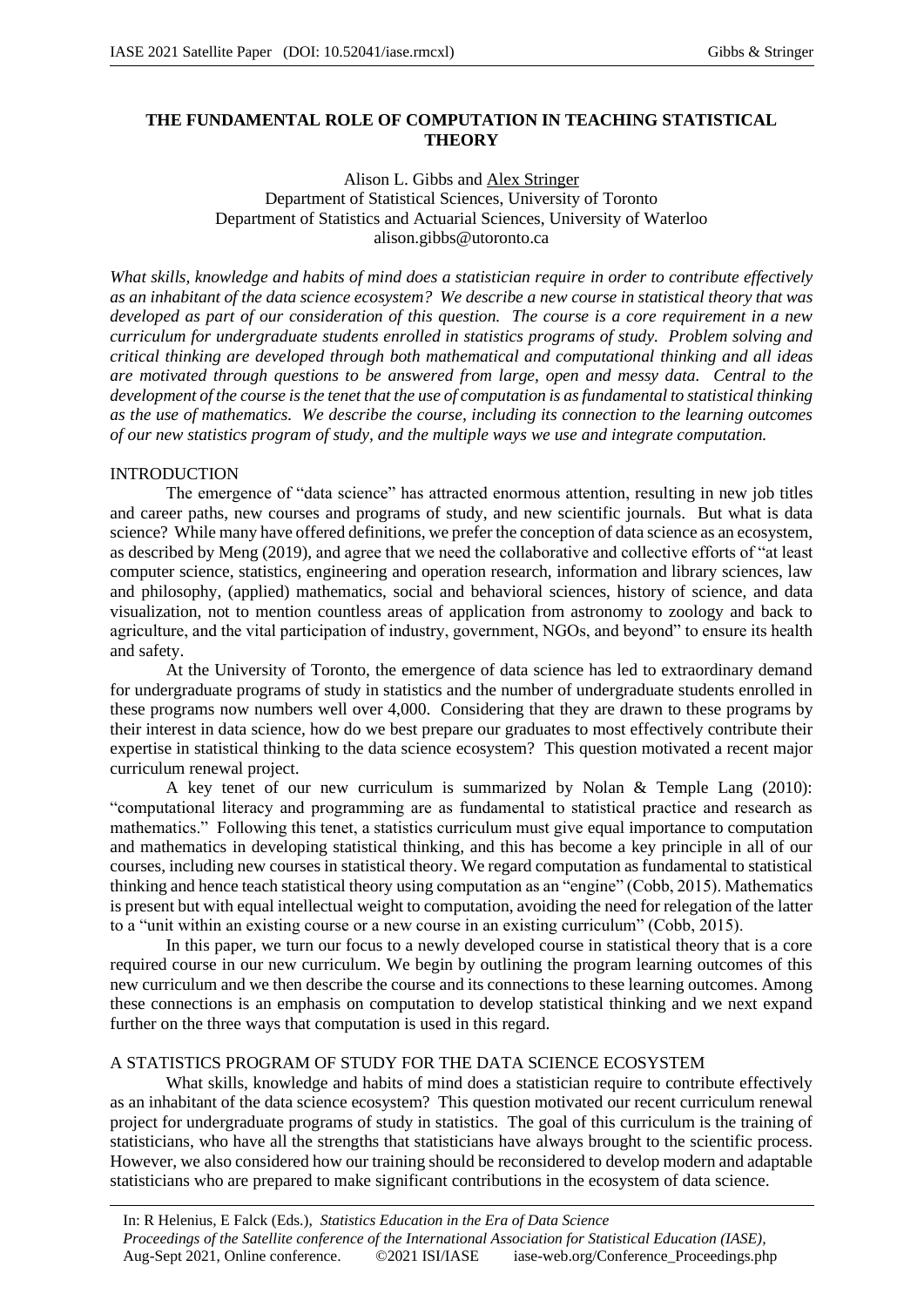Our new curriculum has five themes. These are:

- 1. *Theory.* This theme includes probability as a mathematical framework to represent uncertainty, paradigms for statistical inference, and rationales for statistical methods.
- 2. *Methods.* Knowledge and correct application of a variety of methods for a variety of purposes, including inference, prediction, and explanatory modelling, are included here, as well as data visualization and design of data collection.
- 3. *Computational thinking.* In addition to the acquisition of programming skills, skills in data wrangling and proficiency in the use of statistical software for data analysis, this theme also includes the use of simulation for multiple purposes: to evaluate methods, supplement mathematical results, and as an approach to inference.
- 4. *Professional Practice.* All graduating students should develop the ability to present accurate, clear, concise descriptions of statistical methods and the results of analyses to both statisticians and nonstatisticians, orally, in writing, and through appropriate data visualizations. They should also be able to contribute effectively to interdisciplinary terms and practice their work in an ethical manner.
- 5. *Problem Solving Skills.* As our students develop an understanding of statistical analysis as a unified framework, from study design through communication of results, they develop the ability to apply and adapt their knowledge to new areas, to learn new methods independently, to bring multiple approaches to problems and reason critically about their relative merits. All of this must take place in the context of real-world problems.

These themes are fully articulated in more than 20 program learning outcomes. In the mapping of these program learning outcomes to courses, we had two central considerations:

- 1. Each learning outcome needed multiple exposures, in order to give students the opportunity to be introduced to the outcome, reinforce their learning, and master the knowledge, skill, or habit of mind (Maki, 2004).
- 2. In order to develop students' understanding of statistics as a unified framework, every course should touch on as many of the themes as possible.

Like many traditional statistics programs of study, our pre-renewal programs for students majoring in statistics required a course in probability followed by a course in mathematical statistics early in the program. In this paper, we describe the results of a major rethink of this traditional mathematical statistics course "from the ground up" (Cobb, 2015) in the context of our new curriculum, with particular consideration to the fundamental role of computation. For descriptions of some other aspects of the new program and its courses see Gibbs (2018), Gibbs & Damouras (2019), and Gibbs & Taback (2021).

# RETHINKING A COURSE IN STATISTICAL THEORY FOR THE DATA SCIENCE ECOSYSTEM

For many years, undergraduate programs of study in statistics have only been accessible to students with a strong background in mathematics, reflecting the mid-twentieth century disciplinary emphasis on the mathematical justification of statistical methods (Efron & Hastie, 2016, p. 448). However, we have discovered that the lure of careers in data science has attracted students with a more diverse array of interests and skills than traditional mathematical logic and proof. We agree with Brown & Kass (2009) who argued that such students should be accommodated and in fact actively recruited, and that having stringent mathematical requirements for even introductory courses in statistical theory directly opposes this effort. While we have also retained our traditional courses in theory that rely on mathematical rigour, which might more appropriately be described as mathematical statistics, we describe here a new course in statistical theory designed for students who are specializing in statistics and who will bring this specialization to their contributions to the data science ecosystem. This course was designed to be taken early in students' undergraduate program of study, to cover the essential ideas of statistical theory and to prepare them for all of our advanced statistics courses, but for which mathematics presents much less of a barrier to entry.

Inspired by broader conceptions of statistical theory of others such as Weldon (2010), our course is centred on the foundational ideas that connect all methods for extracting information from data. The course considers three overarching threads in statistical theory and data analysis:

- 1. Understanding Data: methods for describing data numerically and graphically, error and statistical models,
- 2. Making Inferences from Data: how data can be used to explain phenomena, and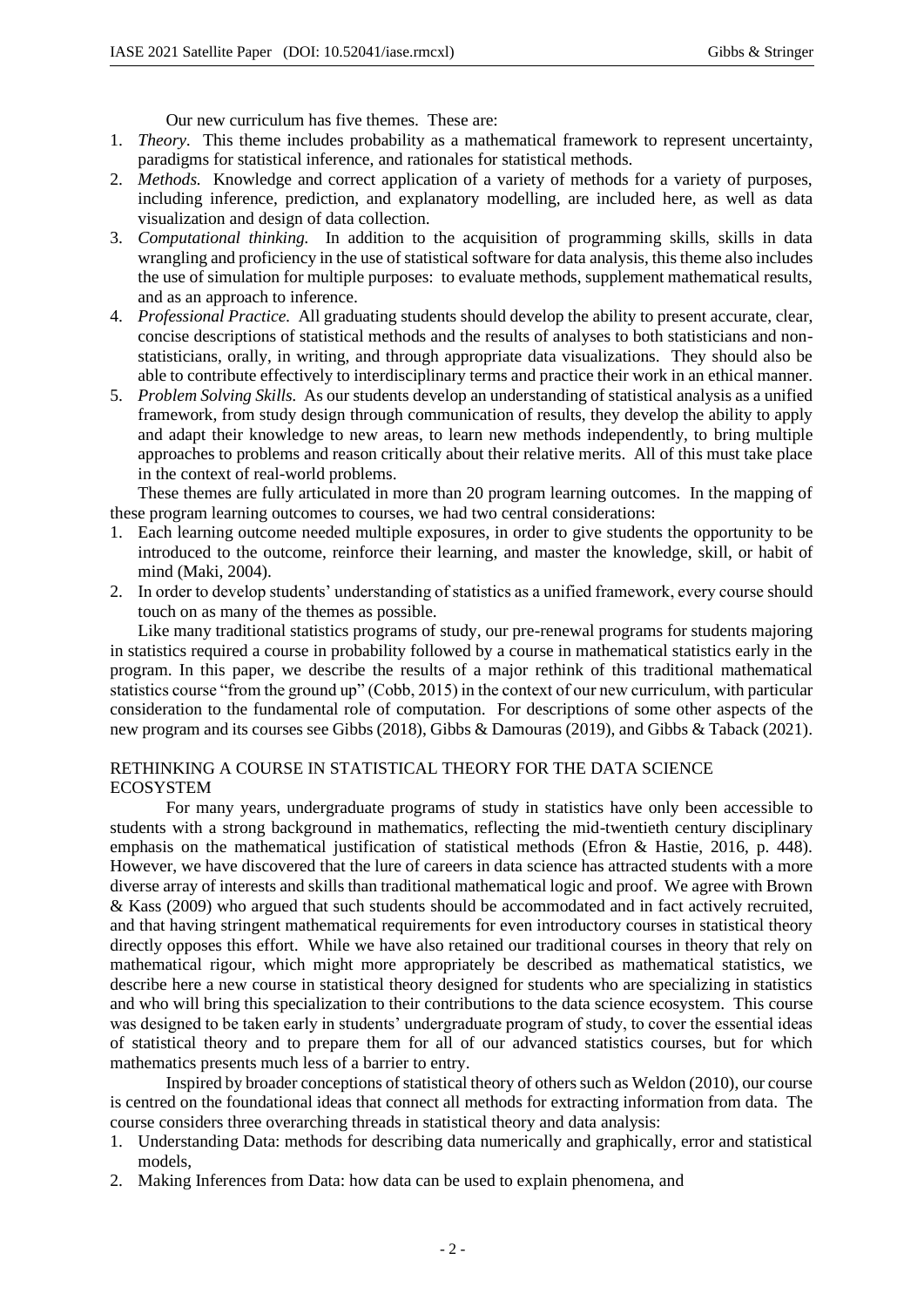#### 3. Using Data to Make Predictions.

The course considers various perspectives on these threads, including Bayesian, frequentist, and likelihood approaches. In sharp contrast to our more traditional course in mathematical statistics, the course includes both methods that rely on mathematical thinking and methods that rely on computational thinking, with particular emphasis on computational approaches to analyzing data and understanding statistical methods. Throughout the course, motivation is provided by understanding a dataset collected from a public source, with context and purpose, in the spirit of Nolan & Speed (2000). While others have considered modern approaches to similar courses (for example, Green & Blankenship, 2015), our considerations extended well beyond the integration of effective pedagogical approaches, to a reconsideration of what type of thinking is essential in a modern course.

Our course comes after a first course in data science, a course in probability, and a course in calculus. Problem solving and critical thinking are developed through both mathematical and computational thinking which are integrated throughout the course. Although our approach is non-traditional, the content is standard for an introductory course in statistical theory. The course has five main units:

- 1. Exploratory data analysis,
- 2. Limit theorems,
- 3. Statistical models and estimators,
- 4. Statistical inference, and
- 5. Prediction.

These units are typical content for many courses at this level, with the possible exception of the amount of time we devote to exploratory data analysis and prediction. Each unit builds on and uses content from those before it. For example, histograms taught in unit 1 are used to illustrate the central limit theorem in unit 2; limit theorems are then used to visualize and contextualize the basic properties of estimation taught in unit 3, and this makes use of the histograms taught in unit 1; and so on. As this sequence illustrates, computation is a fundamental part of all units. For example, simulation experiments of the type taught in unit 2 are employed in unit 4 to assess the behaviour of statistical estimators and inferences in tandem with mathematical arguments. Ordering the units in this manner, with the computational work integrated throughout and used as a connecting thread, was done in an attempt to minimize the extraneous cognitive burden placed on students by having them learn both statistical concepts and computing tools in a disconnected manner (Woodard & Lee, 2020).

Throughout, we motivate all ideas through large, open and messy data and students are encouraged to take an exploratory approach to problem solving. Given the size, disorder, and multivariate nature of the data, and the limitations that come with exploring it in any other way, our students must rely on computer-aided exploration (as suggested by Cobb, 2015) to prepare and analyze the data. However, the role of computation in the course is much more than the use of statistical software as a tool to obtain a graphical display, estimate or p-value. We contend that, for the statistician in the data science ecosystem, computational thinking (in the broad sense described by Wing, 2006) must be as essential and innate as mathematical thinking. In the next section we describe the various roles of computation in the course.

### THE FUNDAMENTAL ROLE OF COMPUTATION IN A MODERN COURSE ON STATISTICAL **THEORY**

Weldon (2010) discusses strategies for integrating theory and application in a statistics curriculum, and we apply a similar attitude towards integrating math and computation with theory in this single course. As we have noted, a key tenet of our new curriculum is summarized by Nolan  $\&$ Temple Lang (2010): "computational literacy and programming are as fundamental to statistical practice and research as mathematics." Similarly, for our new course in statistical theory, computation plays as fundamental a role as mathematics. Putting this principle into practice in the delivery of the course requires careful thought about the role of computation in all of the traditional content to be covered. Our approach is to assume whatever prerequisite knowledge we can, and then just use it; just as we don't draw attention to background knowledge every time we take a derivative, we don't draw attention to background knowledge every time we wrangle a dataset. In this way, computation is presented as a fundamental and an expected part of statistics, both statistical theory and statistical practice.

We integrate computation into the traditional mathematical statistics course in three ways: computation as a standalone method for making inferences; computation as a means for understanding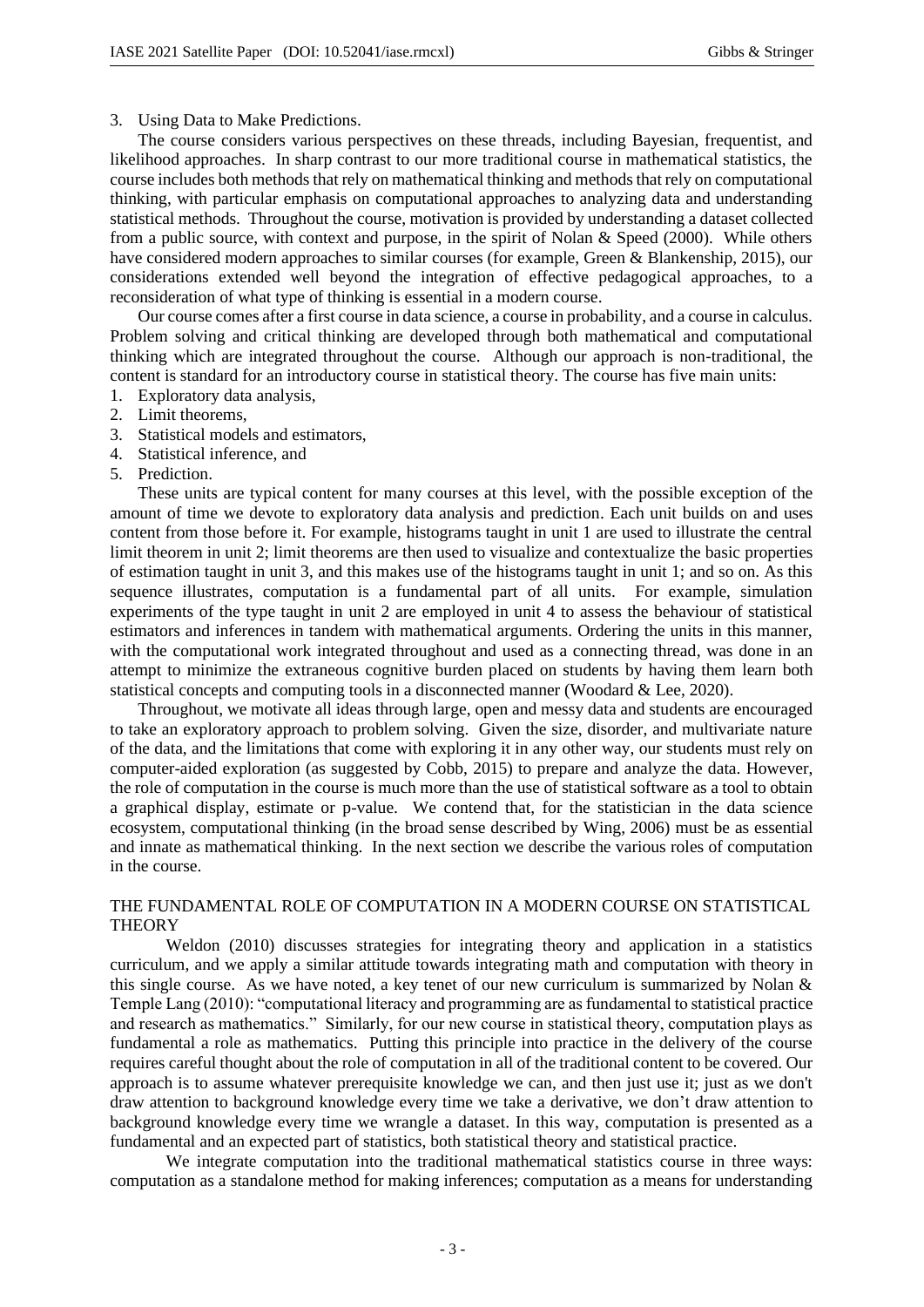and appreciating theory; and computation as a means of applying theory. In order to integrate this thinking into our course, we developed supplementary course materials to accompany a more traditional textbook; these materials can be found at https://awstringer1.github.io/sta238-book/. We now briefly describe each of the three roles of computation with examples from the course.

### *Computation as a standalone method for making inferences*

A number of instructors (for example, Chance, Wong & Tintle, 2016) have discovered learning benefits by introducing students to simulation-based inference (bootstrap confidence intervals, randomization tests, etc.). We see these approaches as essential parts of a statistician's repertoire and in our course these concepts are taught by using computation as a means of both motivation and execution, with mathematical details presented in follow-up. For example, the idea of an hypothesis test, including the basic concept that observed effects may be due to chance, is introduced through simulations, followed by the simultaneous teaching of the development and mathematical properties of randomization tests. The classical normal theory tests are then presented as a special case, one where mathematical reasoning can replace intensive computations in practice. When teaching the bootstrap, a similar approach is taken whereby students learn the algorithm, implement it, and explore the behaviour of its output concurrently to learning about its mathematical foundation. This strategy reinforces the notion that computation is as fundamental to statistical practice as mathematics and that statistical ideas and methods depend on both approaches.

#### *Computation as a means for understanding and appreciating theory*

We use computation fluidly in the teaching of concepts in theoretical statistics which appear at first glance to be entirely mathematical. Simulations are used to demonstrate probabilistic ideas; interactive apps (developed with the R Shiny package) are used to give students intuition and appreciation for big, difficult concepts; and a computation-focused case study is used to teach the statistical reasoning behind hypothesis testing. For example, the (weak) Law of Large Numbers and the Central Limit Theorem are two of the most important mathematical theorems in an introductory course in statistical theory, and we do not advocate replacing the mathematics with pure computation for these concepts. However, computation is a valuable part of developing students' understanding of these theorems. We use simulations to demonstrate empirically the large sample limiting behaviour of independent sums, with a focus on the difference between what the two theorems are "saying". We found that this use of computation led to a clear and unambiguous delivery of this fundamentally important material.

#### *Computational as a means for applying theory*

Finally, we use computation to give context and purpose to theoretical concepts by applying the concepts within larger, ongoing data analyses throughout the course. For example, we began the course with an introduction to data analysis in which the students cleaned and explored a large, messy dataset containing publicly available rental housing quality scores from the city of Toronto. The data did not require substantial manipulation but were perhaps more intimidating than would ordinarily be used in this setting. The size was 3,446 rows and 32 columns, so the dataset could not be meaningfully understood simply by looking at it in a spreadsheet; the data contained a mixture of continuous and categorical variables as well as many missing and questionable values; most variables had unclear scales of measurement, hampering immediate understanding; and there were very few clear, substantial patterns or straightforward conclusions that could be drawn upon initial examination. Having students (with the appropriate support) read in these data and compute basic summary statistics and visualizations represented a significant learning opportunity on its own. Then later in the course, when we taught the concept of maximum likelihood (as an example), we revisited these data and asked the students to formulate some of their earlier summary statistics as maximum likelihood estimators from a suitable statistical model. Connecting the theory with the practice in this manner enhanced the delivery of both concepts, and computation was the engine to make this connection.

Our goal is that the use of computation in statistical work, both theory and practice, becomes innate. To support this, instructional practices we have adopted include the use of participatory live coding and computational work that is literate and reproducible. Participatory live coding (Nederbragt et al., 2020) involves the instructor writing and executing code in real-time during class, narrating their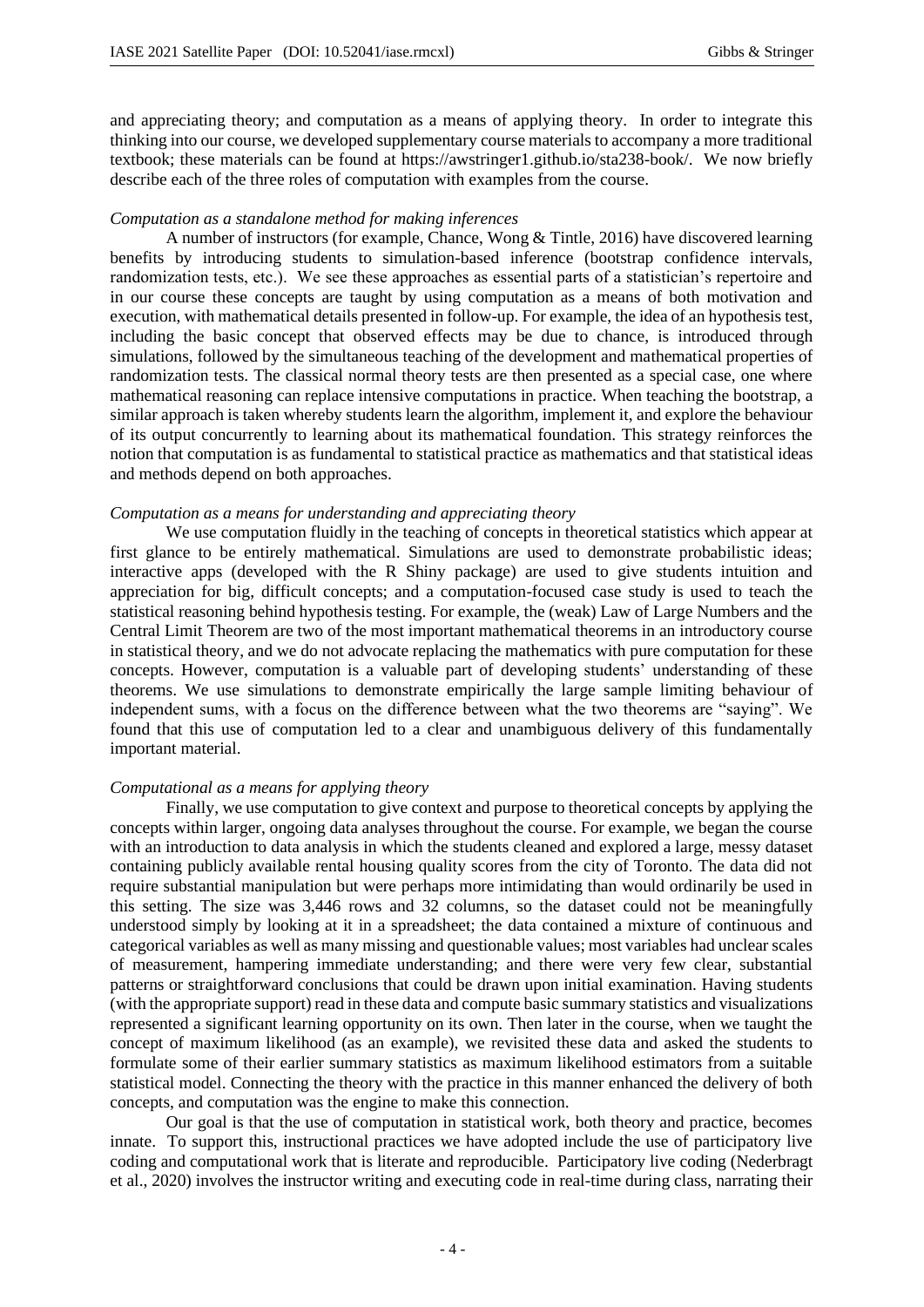work to make their thinking explicit, including the process of responding to errors. And we are conscious of the importance of setting an example through good practices. Just as we have always been careful to demonstrate rigour and correct form in our mathematical notation, in this new course we are careful to demonstrate literate programming and computational reproducibility. We do this through appropriate use of R Markdown documents (Baumer et al., 2014). Indeed, even the course supplementary materials (available at https://awstringer1.github.io/sta238-book/) are provided as an R Markdown document that students can execute, modify and explore.

## **CONCLUSION**

Many have argued that a modern statistics curriculum needs more computation (e.g., American Statistical Association, 2014; Nolan & Temple Lang, 2010), and more use of real data (GAISE, 2016; Nolan & Speed, 2000), and some have argued for a new conception of statistical theory (Weldon, 2010; Nolan & Speed, 2000; Cobb, 2015). This thinking has also been reflected in recent curriculum guidelines for programs in data science (De Veaux et al., 2017). Much of the impetus for this thinking has been in response to the recent fervour and demand for data scientists, and the role of experts in statistical thinking in this context can be unclear. But if we consider data science to be a broad ecosystem, the role of the statistician becomes clearer. In this ecosystem, statisticians can contribute a perspective on learning from data that is rigorous and scientific, grounded in core ideas such as the power of randomization, the strengths and limitations of statistical models, and the potential pitfalls of confounding and overfitting, while using both mathematical and computational approaches in their work.

Over the past 70 years, statistics has moved from its mathematical and logical centre to a more computational focus (Efron & Hastie, 2016, p. xvii) and our undergraduate curricula should reflect this shift. However, care must be taken to minimize the extraneous cognitive burden (Woodard & Lee, 2020) that is placed on students by the addition of new computational content to our courses. Our belief is that adding in new computational content to courses without fundamentally changing our attitude and approach to the role of computation results in additional extraneous burden that is too much for students and instructors alike. Rather than relegating computation to a boot camp, or restricting our students' exposure to the use of computation as a tool for data manipulation and analysis, we believe that all of our courses, including courses in statistical theory, should treat computational thinking as a natural part of our approach, like we have historically treated mathematical thinking. The resulting modern statisticians will be well-equipped to serve their role as a keystone species in the data science ecosystem.

#### **REFERENCES**

- American Statistical Association (2014). "2014 Curriculum Guidelines for Undergraduate Programs in Statistical Science." *http://www.amstat.org/asa/files/pdfs/EDU-guidelines2014-11-15.pdf*
- Baumer, B., Cetinkaya-Rundel, M., Bray, A., Loi, L. & Horton, N. J. (2014). R Markdown: Integrating A Reproducible Analysis Tool into Introductory Statistics. *Technology Innovations in Statistics Education*, *8*(1). http://dx.doi.org/10.5070/T581020118
- Brown, E.N. & Kass, R.E. (2009). What Is Statistics? *The American Statistician, 63*(2), 105-110. DOI: 10.1198/tast.2009.0019
- Chance, B., Wong, J. & Tintle, N. (2016). Student Performance in Curricula Centered on Simulation-Based Inference: A Preliminary Report. *Journal of Statistics Education, 24*(3), 114-126. DOI: 10.1080/10691898.2016.1223529
- Cobb, G. (2015). Mere Renovation is Too Little Too Late: We Need to Rethink our Undergraduate Curriculum from the Ground Up. *The American Statistician*, *69*(4), 266-282. DOI: 10.1080/00031305.2015.1093029
- De Veaux, R.D. et al. (2017). Curriculum Guidelines for Undergraduate Programs in Data Science. *Annual Review of Statistics and Its Application, 4*, 15-30. https://doi.org/10.1146/annurevstatistics-060116-053930
- Efron, B. & Hastie, T. (2016). *Computer Age Statistical Inference: Algorithms, Evidence and Data Science*. New York: Cambridge University Press.
- GAISE College Report ASA Revision Committee (2016). "Guidelines for Assessment and Instruction in Statistics Education College Report 2016." *http://www.amstat.org/education/gaise*